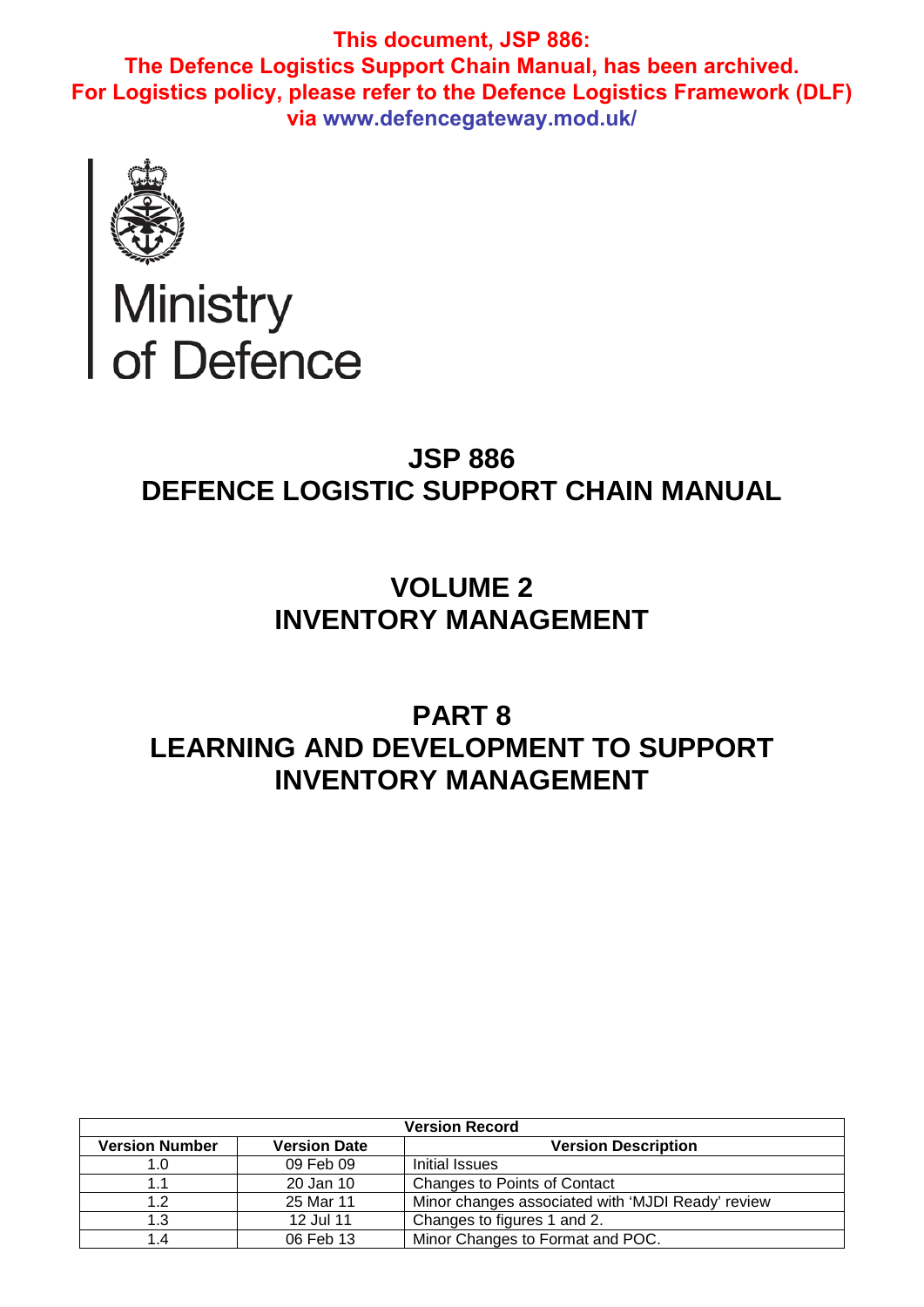#### **Contents**

#### **Figures**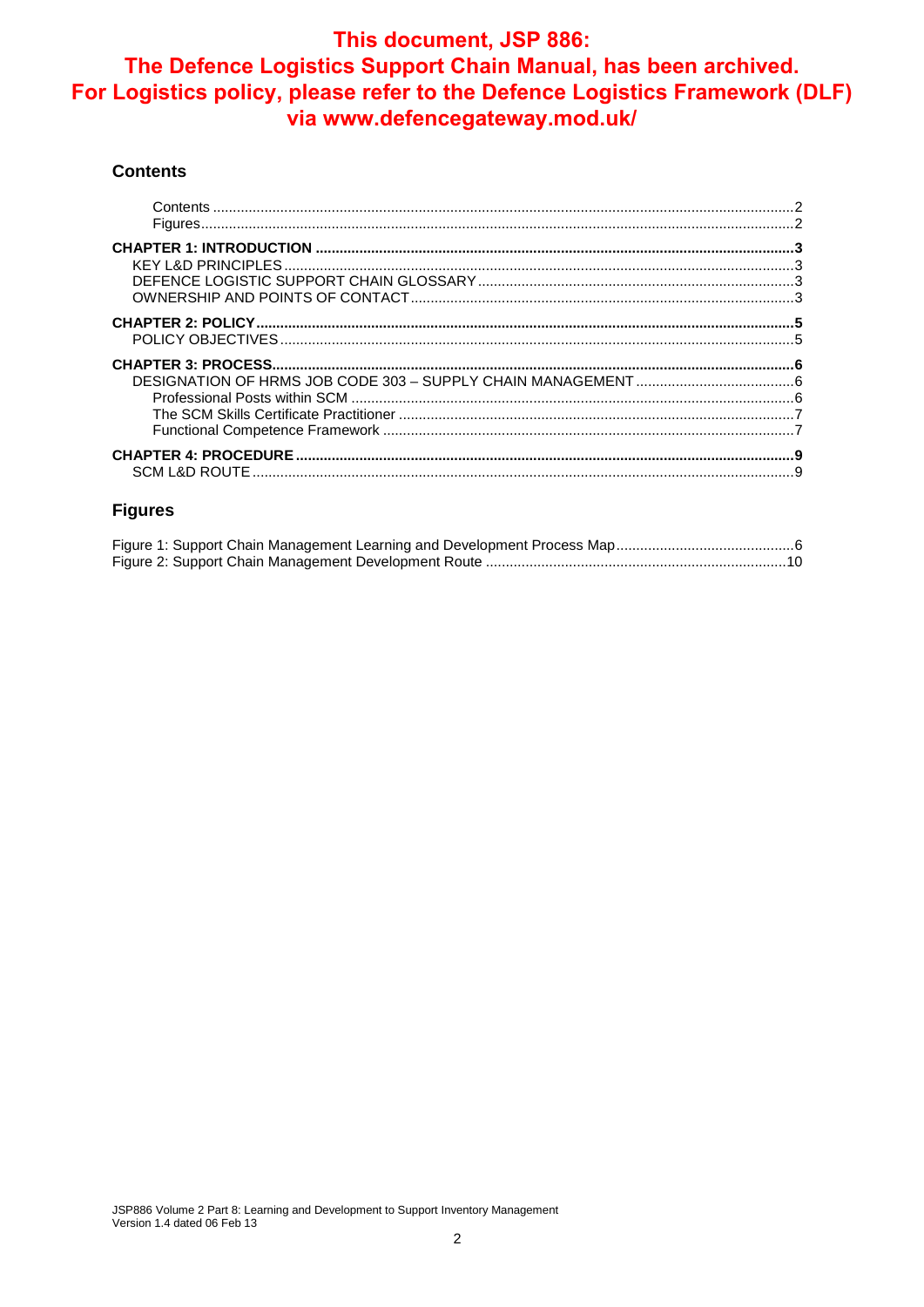## **CHAPTER 1: INTRODUCTION**

1. This Chapter describes the Learning and Development policy, process and procedures to be followed by Support Chain Managers (SCMs) and those involved in Support Chain Management (SCM). The Learning and Development (L&D) detailed within this chapter has been designed to provide assurance of proficient SCM accordance with policy and legislation thereby ensuring that the right skills, expertise and experience are in place to deliver business outputs.

#### **KEY L&D PRINCIPLES**

2. In order to implement and maintain effective L&D policy and process for the benefit of the large population of SCMs and their stakeholders, the following five Key Principles are to be adopted:

a **Professional Skills for Government Framework.** L&D policy for SCMs is based upon Professional Skills for Government principles.

b **Systematic Approach.** L&D for SCMs requires a systematic approach to ensure individuals have the opportunities to gain the necessary skills to do an effective job and are provided with a clear framework for further career development.

c **Upskilling / Reskilling.** The L&D policy for SCMs is designed to improve the Department's ability to acquire military capability by upskilling and reskilling staff across the acquisition community.

d **Professionalism.** The systematic approach to L&D is designed to increase levels of professionalism amongst the community of SCMs. The business benefits will be seen through improved efficiency, effectiveness and coherence of SCM performance.

e **Interventions Assist the Development of Personnel.** L&D interventions focus on a blended learning approach comprising e-learning and classroom training courses. This L&D programme must be supplemented by normal line management action, including on-the-job training, coaching and mentoring, in order to fully develop individuals and enable them to fulfil their potential and learning objectives.

#### **DEFENCE LOGISTIC SUPPORT CHAIN GLOSSARY**

3. A glossary of JSC terms is available at JSP 886 Volume 1 Part 1A: The Glossary.

#### **OWNERSHIP AND POINTS OF CONTACT**

4. The policy, processes and procedures described in JSP 886: Defence Logistics Support Chain Manual, is owned by Director Joint Support Chain (D JSC). Head Support Chain Management (SCM-Hd) is responsible for the management of JSC policy on behalf of D JSC.

a. Enquiries concerning the technical content of this instruction are to be addressed to:

DES JSC SCM-SDP-LogsDev-1b Tel: Mil: 9679 Ext 81395, Civ: 030679 81395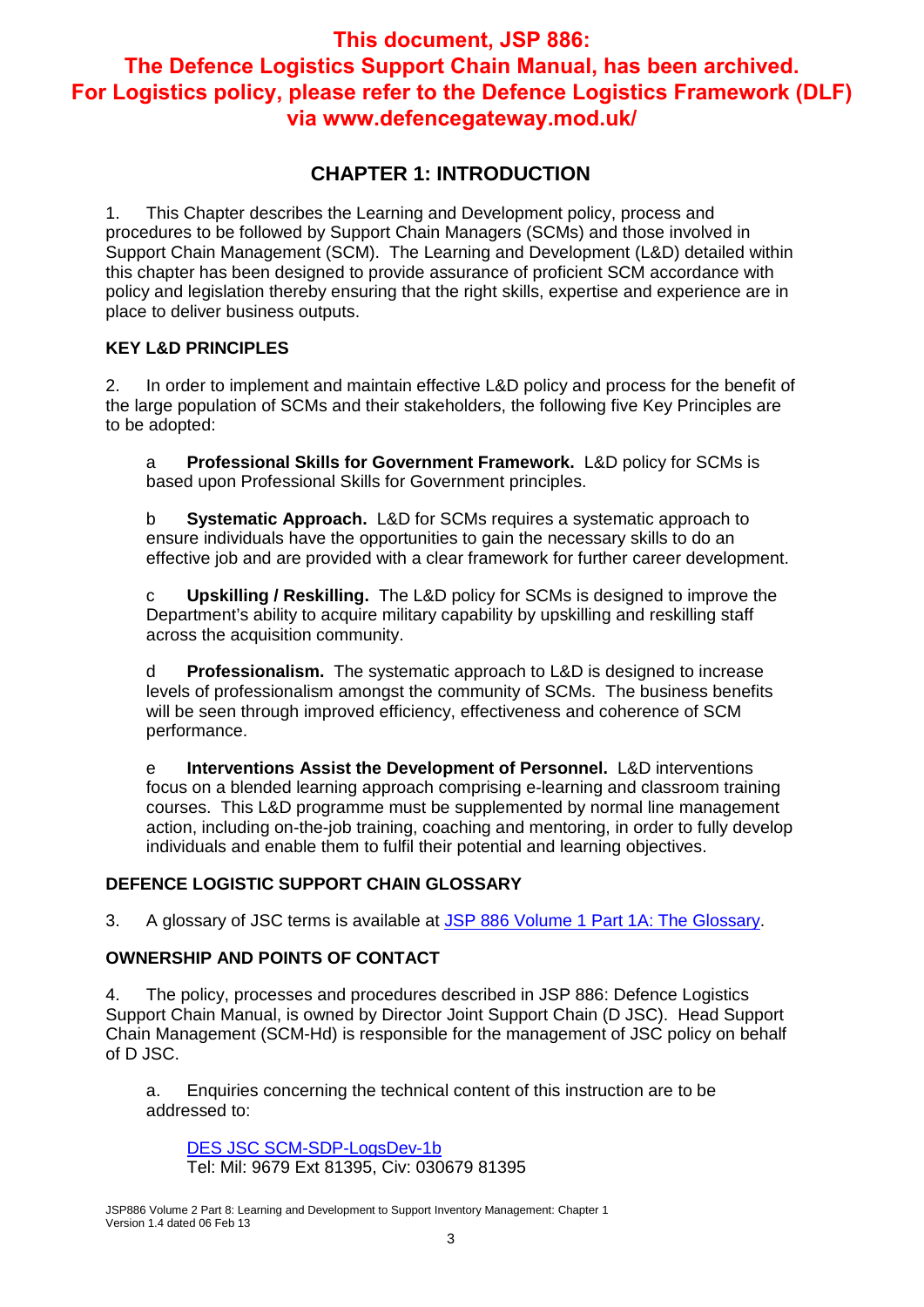b. Enquiries concerning accessibility / presentation of the document are to be addressed to:

DES JSC SCM-SCPol-Editorial Team Tel: Mil: 9679 Ext 80953 Civ: 030679 80953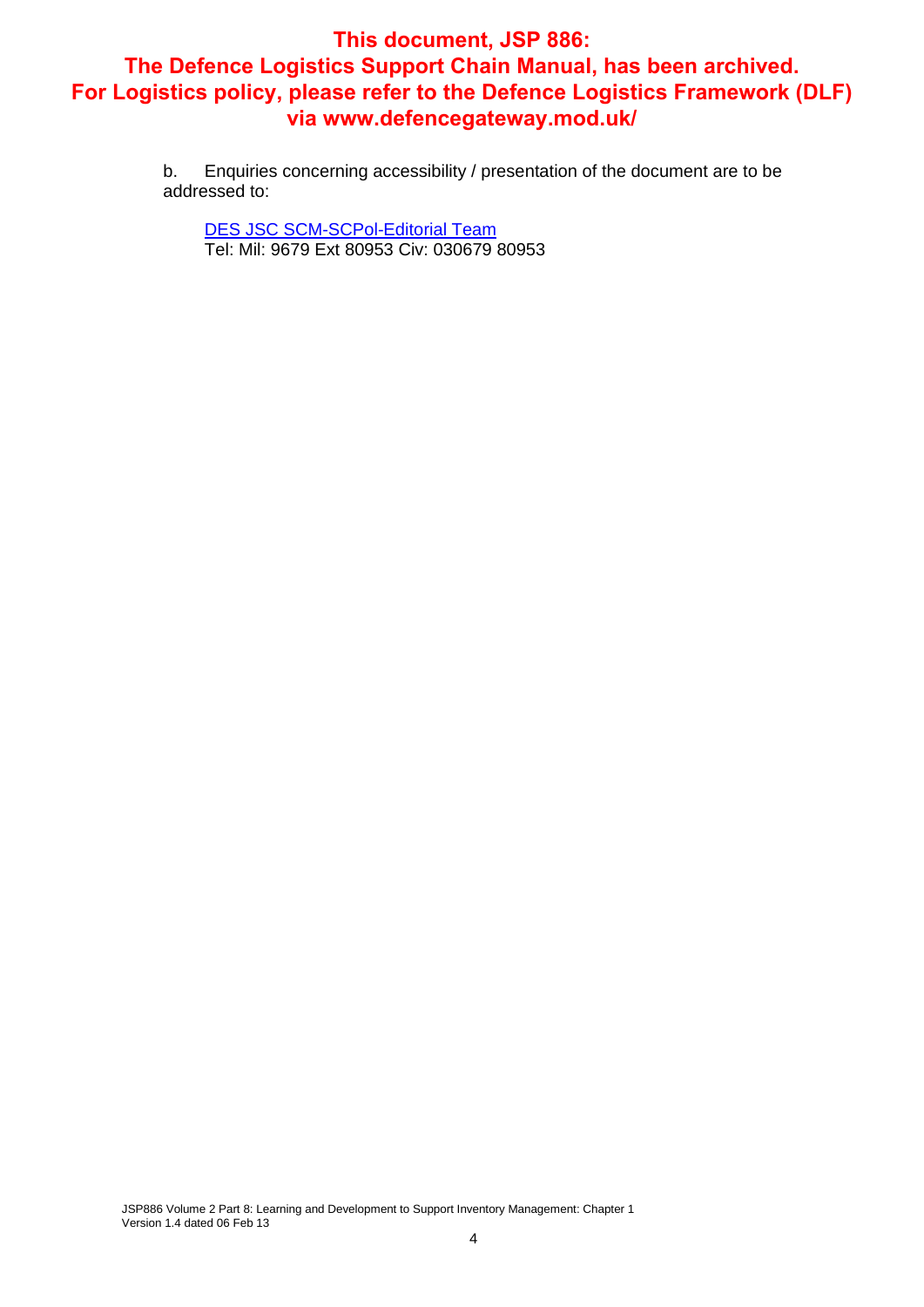## **CHAPTER 2: POLICY**

1. This policy applies to all personnel designated under HRMS Job Code 303 Supply Chain Management and recommended to all those, involved in management of the Support Chain by optimising availability and cost, process and policy developments, compliance assurance, analysis and modelling.

#### **POLICY OBJECTIVES**

2. The L&D policy has been developed to achieve the following key objectives:

a Provide a skill framework that ranges from basic practitioner to expert level and beyond that identifies the skill sets required to meet current and future business objectives alongside individual development needs.

b Provide all SCMs with a framework for planning and completion of personal L& D as a normal part of life at work.

c Maintain a competence-based L&D regime that assesses the attainment of standards prescribed at the initial awareness, basic practitioner and expert levels.

d Ensure all SCMs achieve the level of functional competence required by basic practitioners through attainment of the Level 2 SCM Skills Certificate Practitioner prior to initial delegation of requirement and / or financial authority.

e Maintain professionalism by a cadre of professional posts occupied by individuals that have attained the Level 3 – SCM Skills Certificate Advanced

f Invest in people, assisting them to attain higher professional / academic qualifications and thereby yield both personal and business benefits.

Benchmark with Industry to share best practice and learning from experience (LFE) on IM roles, skill sets, L&D and potential secondments.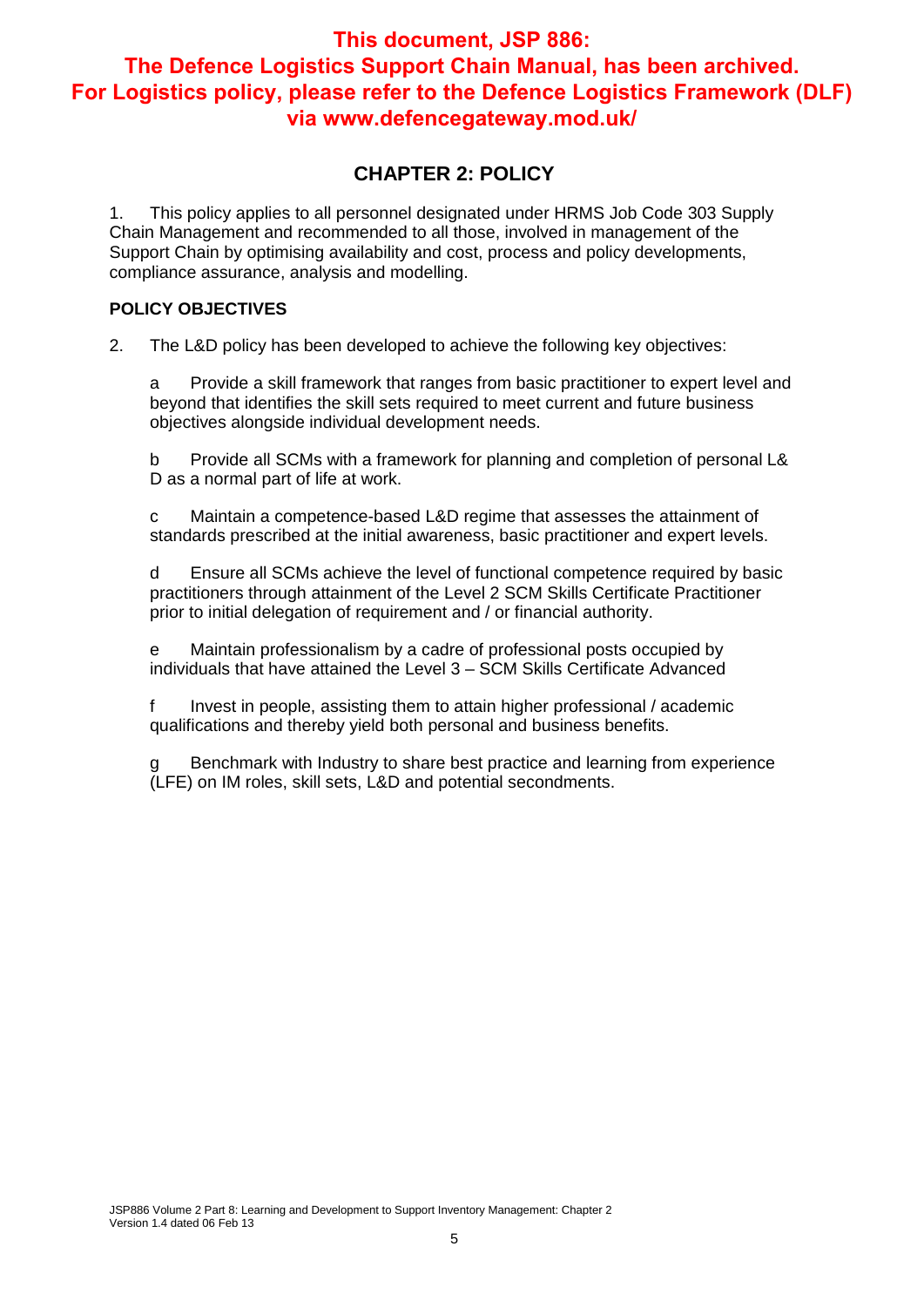## **CHAPTER 3: PROCESS**

## **DESIGNATION OF HRMS JOB CODE 303 - SUPPLY CHAIN MANAGEMENT**

Job codes provide MOD with the necessary capability for identifying and classifying  $\mathbf{1}$ civilian and, in some TLBs, military staff, providing management information to enable better governance and understanding of the size and shape of the organisation. By using Job Code information Business Units can identify job types, skills and experience currently available to them which allows for accurate skills planning and identification of training requirements which will ultimately improve delivery of Defence Capability. It is imperative that HRMS job codes are correctly attributed and Line Managers have a vital role in ensuring the posts for which they are responsible have the appropriate Job Code assigned to them.



 $2<sub>1</sub>$ Job Code 303 is the designated code for Support Chain Managers and should be used to identify posts involved in management of the Support Chain optimising availability and cost, process and policy developments, compliance assurance, analysis and modelling.

 $3.$ Job Code 303 is owned by SCM Head whose role is to oversee and ensure that personnel assigned to posts within the job code are appropriately skilled against the SCM competencies. This also applies to those personnel undertaking aspects of SCM but whose posts are not formally within Job Code 303.

## **Professional Posts within SCM**

SCM posts of management grade with responsibility for one or more of the following 4 roles are to be designated as "professional posts" within HRMS:

Provide strategic direction, set policy and standards and manage/measure a performance to drive continuous improvement in Inv Mgt availability.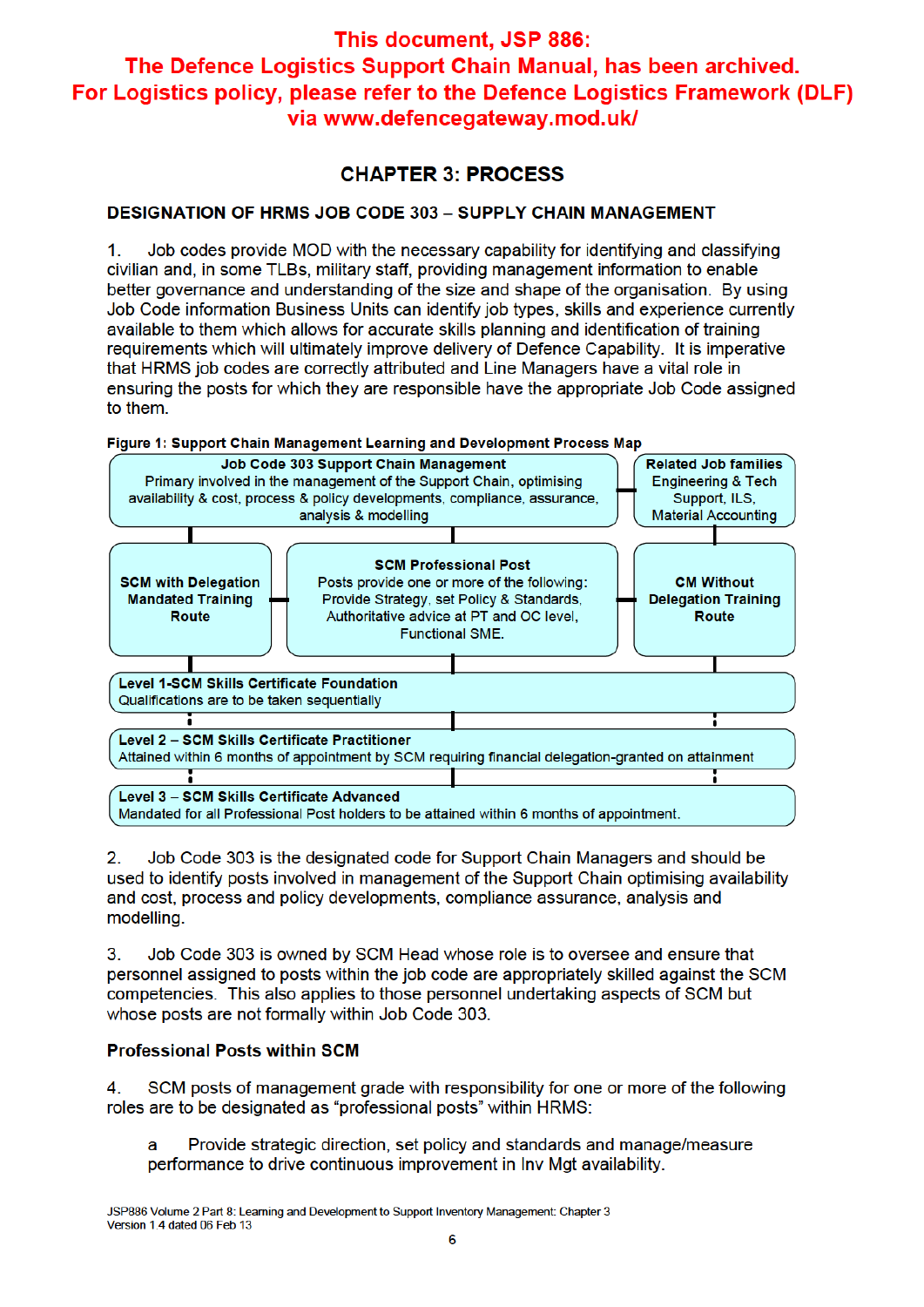b Provide the authoritative source of Inventory Management advice within a PT / OC.

c Provide the functional SME capability to optimise inventory availability, performance and cost efficiency.

d Responsible and accountable for requirement approval of significant provisioning / procurement decisions under letters of delegation and are responsible for managing, mentoring and monitoring other Inventory Managers of management grade.

#### **The SCM Skills Certificate Practitioner**

5. The SCM Skills Certificate Practitioner provides assure that SCMs are qualified to perform in any SCM role. There is a mandatory requirement for all personnel within HRMS Job Code 303 (Supply Chain Management) requiring financial delegation that the SCM Skills Certificate Practitioner is attained within 6 months and prior to initial delegation of financial authority.

6. In the event of personnel being unable to attain the SCM Skills Certificate Practitioner within 6 months of appointment the relevant Line Manager and Senior SCM within the candidate's work area should consider, in discussion with the individual, whether the individual continues to be suitable for the SCM role in terms of the core and functional competence requirements. If individuals are considered suitable the areas of the SCM Practitioner Certificate that are proving difficult must be identified, individuals are then to receive targeted development assistance

7. Individuals who have been unable to attain the SCM Practitioner Certificate that have been considered unsuitable to continue in the SCM must be assisted by line managers and the appropriate Human Resources authorities find an alternative role / post.

#### **Functional Competence Framework**

8. The SCM functional competence framework is the Process by which personnel proficiency levels are measured against SCM performance levels in the following competence areas:

- a SCM1: Specify the IM Business Requirement.
- b SCM2: Plan (Develop and monitor the Inventory Plan).
- c SCM 3: Account for MOD Inventory.
- d SCM 4: Measure (supplier / supply chain interface).
- e SCM 5: Maintain data standards.
- f SCM 6: Manage the Joint Support Chain interface.
- g SCM 7: Logistics Analysis and Modelling.

9. Each main competence area is subdivided into a series of more detailed aspects of SCM which can be specifically identified where necessary. Competences distributed across four levels – Level 0 Development, Level I Awareness, Level 2 Practitioner and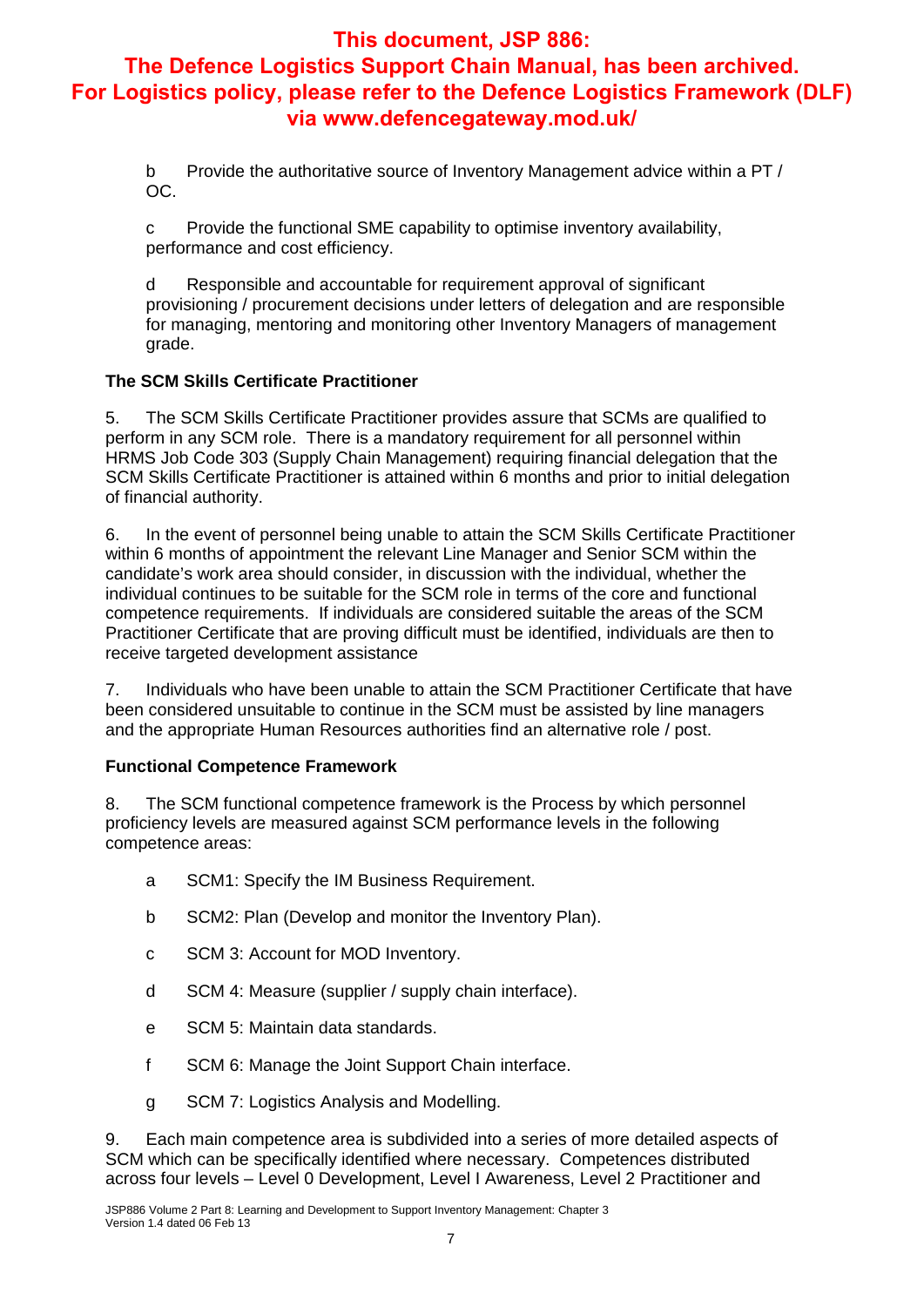Level 3 Expert to reflect the broadening and deepening of skills as individuals gain experience and undertake SCM training and development that has been designed to fulfil each levels development need.

10. The full set of SCM Functional Competences can be accessed on the Defence Intranet or via the people services portal.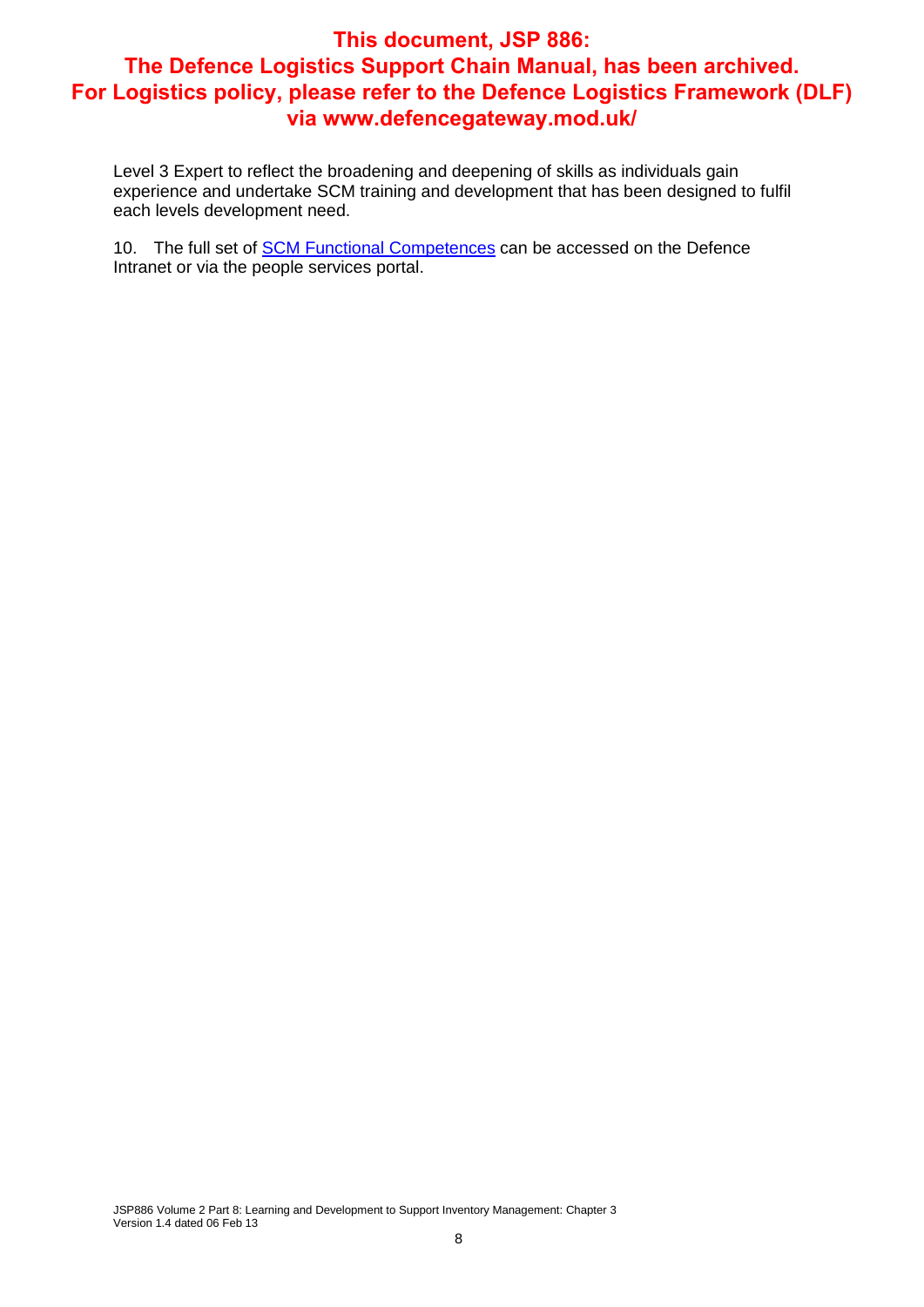## **CHAPTER 4: PROCEDURE**

#### **SCM L&D ROUTE**

1. The formal SCM Development Route interventions are to be undertaken by SCMs to provide them with the relevant functional skills and competencies at various stages in their development dependant on their particular role / responsibilities. There are 3 key levels in the SCM Development Route aligned to the SCM Functional Competence Framework, the qualification are to be undertaken sequentially and are provided by DACMT.

2. **Level 1 Awareness.** SCM Skills Certificate Foundation phase is to be completed by all SCM with financial delegation and recommended for those with out delegation, comprised of:

- a Inventory Management Basic Awareness On-Line.
- b Inventory Management Practitioner Basic Course + Test.
- c Materiel Financial Accounting E Learning +Test.
- d Information System E Learning\*.

3. **Level 2 Practitioner.** SCM Skills Certificate Practitioner phase to be attained prior to granting financial delegation and mandated to be completed within 6 months of taking up an SCM post requiring financial delegation, comprised of:

- a Information System Workshop\*.
- b Information System Test\*.
- c Financial Skills Certificate Foundation.
- d Materiel Financial Accounting Basic Workshop.
- e \* Or Specialist / Functional System / programme training.

4. **Level 3 Expert/Advanced.** SCM Skills Certificate Advanced phase mandated to be completed within 6 months of taking up a SCM professional post and recommended to be undertaken by all SCM, comprised of:

- a CPD Log Book.
- b IMP Advanced Workshop + Test.
- c Materiel Financial Accounting Advanced Workshop.

5. **Phase 4 – Expert Plus.** Elective phase tailored to meet business and personal learning needs as part of deeper SME or further personal development linked to career progression.

6. Further information is available on the SCM Development Route website.